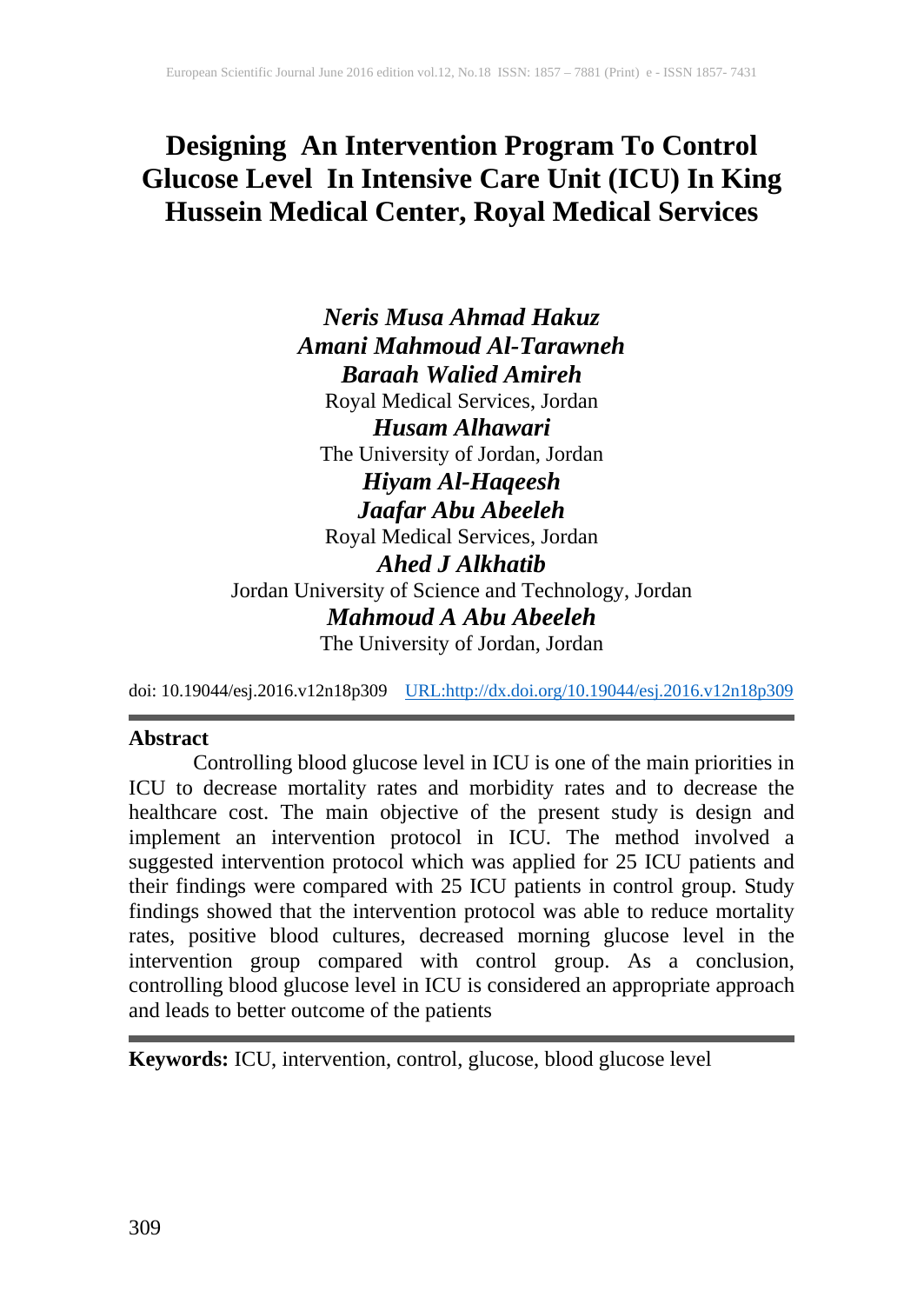#### **Introduction**

The present study is methodological in its nature and puts focus in designing an intervention to be implemented in the intensive care unit (ICU) to control glucose level.

#### **Common clinical interventions**

Patients in ICU are predisposed to elevated blood glucose levels because of common clinical interventions, such as the use of corticosteroids, vasopressors, glucose-containing intravenous fluids used for drug or fluid administration, enteral or parenteral nutrition, and dialysis (Krinsley *et al*., 2005).

## **Controlling hyperglycemia in ICU patients**

Although extensive research efforts during the last decade focused on strategies to prevent or reverse the potentially lethal multiple organ failure, only few of them revealed positive results. One of these strategies is blood glucose control with insulin (Berghe., 2004). Another way for controlling hyperglycemia is by controlling the exogenous nutritional inputs (Chase *et al*., 2006).

## **Mechanisms of blood glucose control with insulin therapy in the ICU**

Several mechanisms are involved and interrelated in explaining the clinical benefits of normoglycemic control; including metabolic and nonmetabolic insulin effects, anti-inflammatory effects, prevention of glucose toxicity, and other direct insulin actions on several cell and organ systems. The relative contribution of those different mechanisms, however, is presently unknown (Derde *et al*., 2009).

## **Lowering blood glucose levels**

Critically ill patients suffer from both hepatic and skeletal muscle insulin resistance. The increased metabolic insulin signal was observed in postmortem skeletal muscle, but not in liver biopsies of insulin-treated patients. This suggests that in critically ill patients exogenous insulin does not affect hepatic insulin resistance and lowers blood glucose levels mainly through stimulation of skeletal muscle glucose uptake (Langouche *et al*., 2007).

Insulin therapy also attenuated the cortisol (counter regulatory hormone) response to critical illness, without involvement of altered cortisolbinding activity, also suppress indirectly the synthesis and production of TNF and IL-2 which play a role in increased gluconeogenesis (Vanhorebeek *et al*., 2006).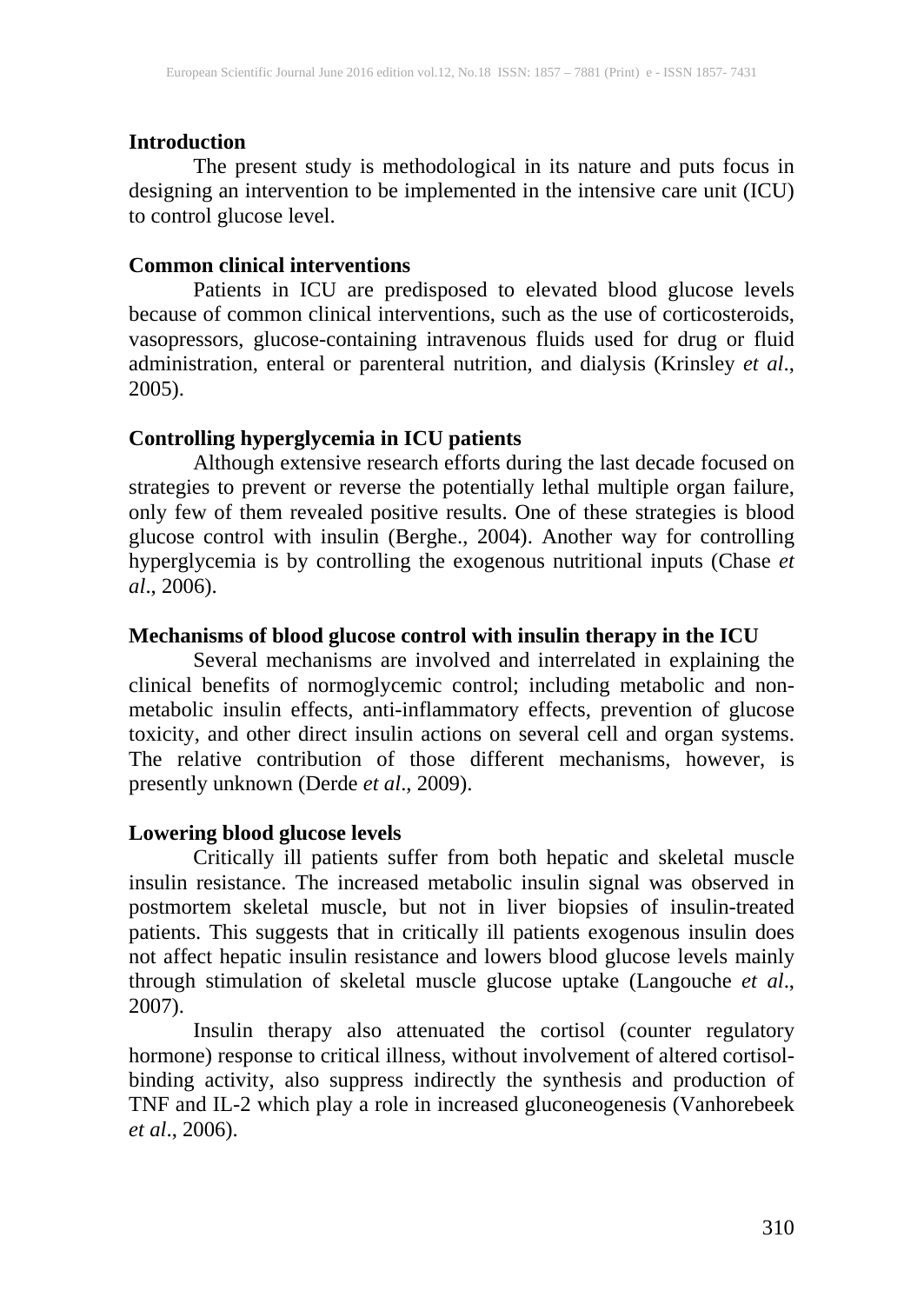## **Blood glucose control with nutritional inputs**

Tighter glycemic control is possible by controlling the exogenous nutritional inputs exacerbating the original problem. Clinical studies that intentionally lowered carbohydrate nutrition have significantly reduced average blood glucose levels without added insulin. It was found that feeding 33% to about 66% of the amount recommended by the American College of Chest Physicians (ACCP) guidelines minimized the mortality and hyperglycaemia, also the enteral nutrition was preferred over the total parental nutrition since the later one causes higher plasma glucose levels (Chase *et al*., 2006).

## **Insulin infusion pumps**

In a prospective study of 2500 diabetic patients who underwent cardiac surgery, the impact of sliding scale insulin compared with continuous insulin infusions titrated to maintain BG concentrations at 150–200 mg/dL was evaluated. A significant reduction in the incidence of deep sternal wound infections  $(0.8\%$  versus  $2\%$ ;  $p = 0.01$ ) was observed in the continuous infusion group. Subcutaneous sliding scale insulin alone may be inadequate to maintain glycemic control in older critically ill injured patients and in patients with greater physiologic insult (Gale *et al*., 2007).

#### **Insulin protocols in the ICU**

A lack of information about the importance of normoglycemia in critically ill patients is widespread in ICUs (Holzinger *et al*., 2009). However, achieving normoglycemia requires designing and implementing insulin protocols which include timing and frequency of glucose measurements, insulin infusion rates, and target glucose values. This will need education and efforts from the medical staff, including frequent glucose monitoring and adjustment of insulin dose.

#### **Less stringent glucose level protocols**

The benefit of glucose and insulin therapy has been studied in diabetic patients experiencing an MI. In the Diabetes Insulin–Glucose in Acute Myocardial Infarction (DIGAMI) trial, 620 diabetic patients were randomized to receive insulin and glucose infusion until the BG level was 128–199 mg/dL. Subcutaneous injections of insulin were continued for 3 months. Results at one year showed a statistically significant reduction in mortality from 26.1% in the conventional treatment group to 18.6% in the insulin group (*p*= 0.027) (Malmberg *et al*., 1995).

The most pronounced reduction in mortality was in diabetic patients with a low cardiac risk profile who had received no previous insulin administration (Malmberg *et al*., 1995). Furnary *et al* (1999) showed that the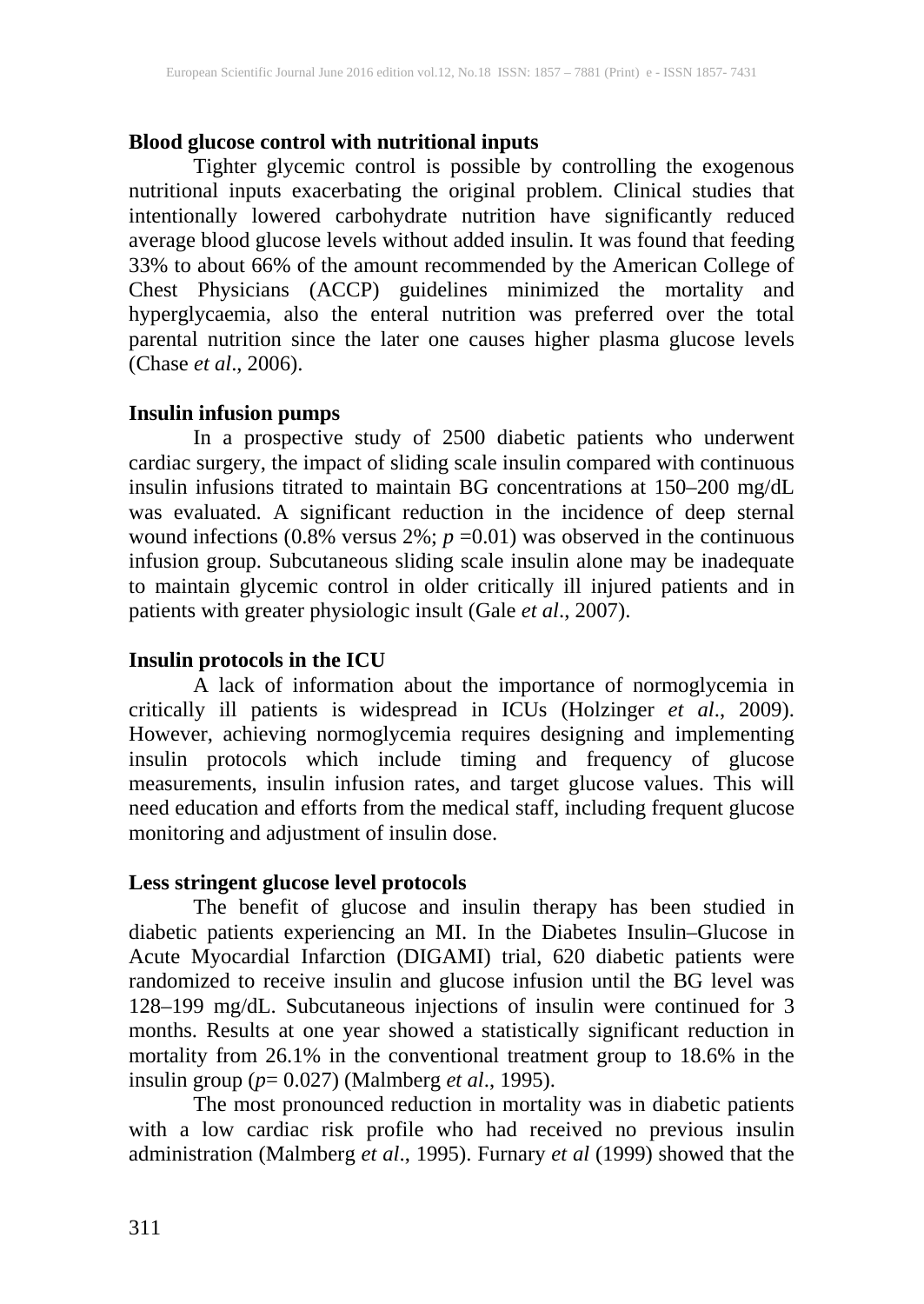use of an insulin infusion to maintain glucose levels between 150 and 200 mg/dL decreased the risk of sternal wound infection after coronary artery bypass graft surgery in diabetic patients by 58%.

In a later study Furnary *et al* (2003) showed that when the target blood glucose level was decreased to less than 150 mg/dl in a cohort of 2612 patients with diabetes who were undergoing coronary artery bypass grafting, compared with historical controls, the absolute mortality was reduced (57%). In a prospective, observational study, Finney *et al* (2003) found that a target blood glucose level of less than 145 mg/dl (8.0 mmol/L) may be adequate. This target was likely associated with less risk of inadvertent hypoglycemia.

Krinsley *et al* (2005) showed that intermediate blood glucose level decrease (<140 mg/dL), and a somewhat less strict level, which was chosen primarily for safety of patients and designed to avoid inadvertent hypoglycemia, was associated with a 29% reduced in-hospital mortality, decreased new organ failure, fewer blood transfusions, and shorter ICU stay compared with the historical control group, while the rate of hypoglycemia did not increase. The lowest hospital mortality (9.6%) occurred in patients with mean glucose concentrations between 80 and 99 mg/dL.

## **Tight glycemic control protocols (TGC)**

Some institutions use tight glycemic control (TGC) protocols in their intensive care units. TGC protocols became standard of care after the initial, very promising, studies demonstrating that it improved patient outcomes (Mackenzie *et al*., 2005). Hyperglycemia and glucose variability in intensive care unit (ICU) patients had some clinical experts calling for routine administration of intensive insulin therapy to normalize glucose levels in hyperglycemic patients (Chase *et al*., 2007). Typical TGC protocols consist of placing postoperative and critically ill patients on a continuous intravenous insulin infusion, checking their blood glucose concentrations on an hourly basis (or other schedule), and giving a bolus of insulin and/or changing the infusion rate of insulin based on the glucose concentration, with a goal of maintaining glucose between 4.4 and 6.1 mmol/L (80 and 110 mg/dL) (Lonergan *et al*., 2006).

Most of the clinical benefits of intensive insulin therapy appear to be related to prevention of hyperglycemia, which has been demonstrated to adversely affect outcome (Berghe *et al*., 2006). Intensive blood glucose control is achievable using a nurse-directed nomogram. This improved control was achieved without substantially increasing resource use (Chant *et al*., 2005).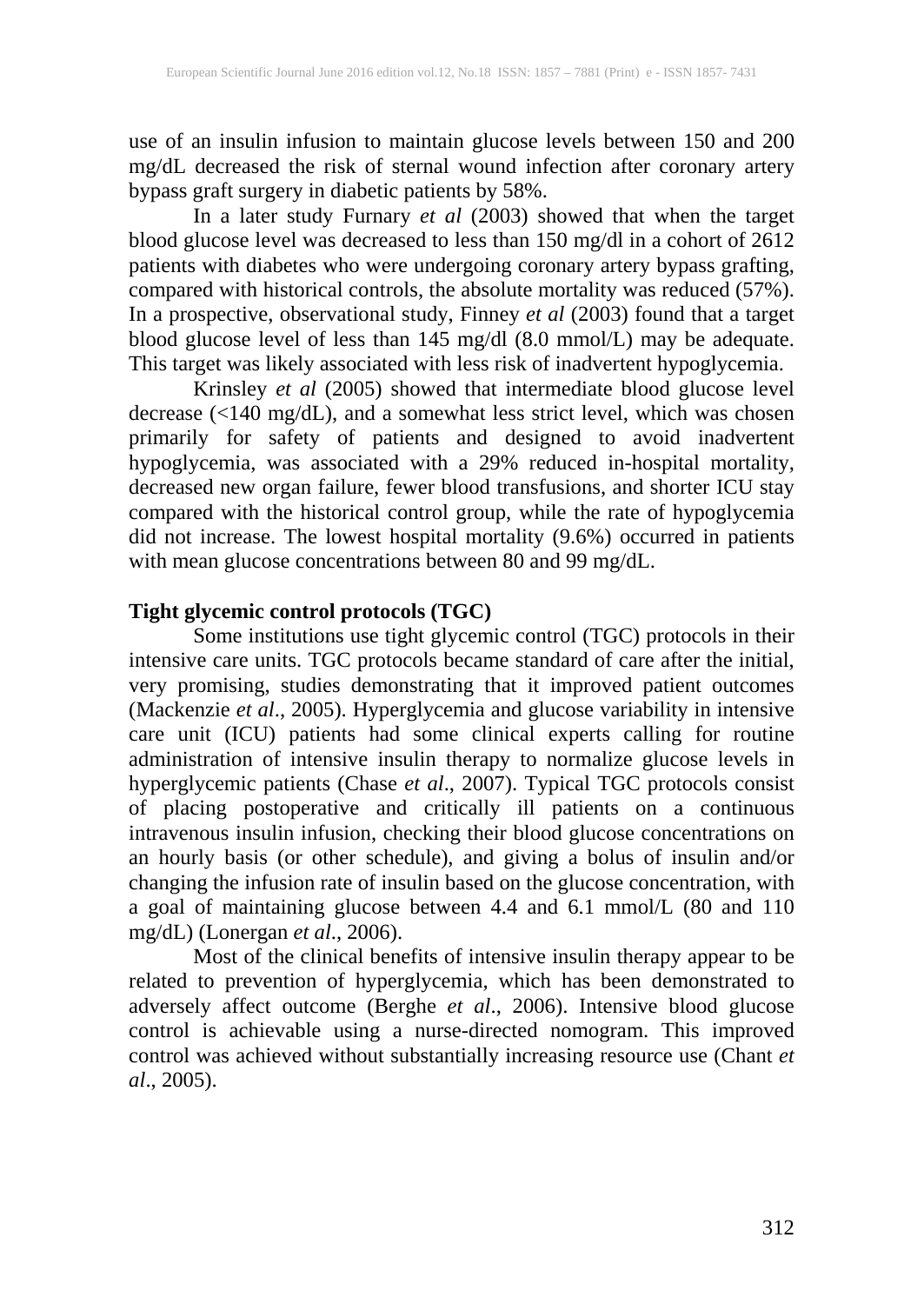## **A new range of glycemic control protocol**

A Joint Statement from the American Diabetes Association and American Association of Clinical Endocrinologist (2009) announced that this study should NOT lead to an abandonment of the concept of good glucose management in the hospital setting. The statement also emphasizes that; clinicians should strive for a reasonable control (i.e., glucose levels in the mid-100s) in such critically ill patients. The optimal target range for blood glucose in critically ill patients remains unclear.

## **Study objectives**

The main objective of the present study is to design an intervention protocol to control glucose level in ICU.

## **Methodology**

We designed an intervention protocol to be implemented in ICU.

## **Outcomes measured**

The following measuring variables were taken into consideration for appropriate implementation of intervention protocol:  $\square$ 

Length of ICU stay.

Mortality in ICU patients, after 28 days, and 60 days from randomization.

Length of hospital stay.

The need for organ support (inotropes, renal replacement therapy and positive pressure ventilation).

- Incidence of blood stream infections.
- Use of antibiotics for more than 10 days.
- Incidence and severity of hypoglycemia.
- Need for blood transfusion.
- The presence or absence of hyperbilirubinemia.

- New kidney injury during ei either a level of serum creatinine twice that present on admission to the ICU or a peak level of serum creatinine of >2.5 mg per deciliter [220 Xmol per liter]).

- Hemoglobin A1C that would provide insight in the hyperglycemic exposure of ICU patients.

- Total dose of insulin given in each protocol.
- Mean blood glucose level mg/dL for the two groups.

## **Hyperglycemia management**

Management of hyperglycemia in the intervention group was with an insulin infusion pump protocol, to maintain blood glucose level (BGL) within range of 120-160 mg/dL, for ICU patients in general; and within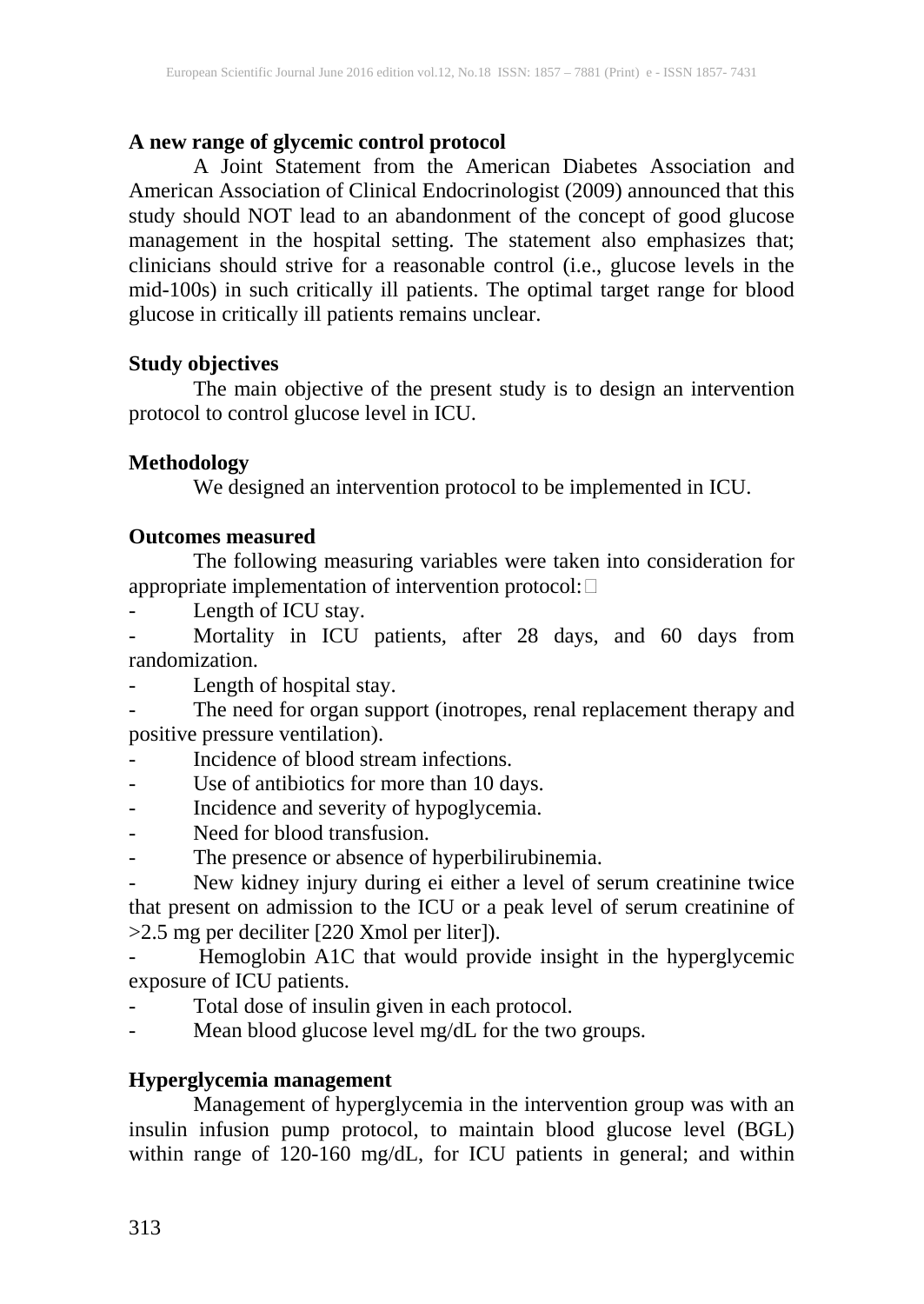range of 160-180 mg/dL, for septic patients. This is in comparison with the control group who was managed by conventional insulin regimen to maintain blood glucose level less than 200 mg/dL in a target range of 180-200 mg/dL.

#### **Insulin protocol ranges for intervention group:**

Blood glucose ranges were defined as severely hypoglycemic ( 44 mg/dL), hypoglycemic (60 mg/dL), low (60–80 mg/dL), acceptable (80–119 mg/dL) target (120-160 mg/dL), hyperglycemic (161–250 mg/dL), and severely hyperglycemic (>250 mg/dL). For septic patients the target range was (160-180 mg/dL) and hyperglycemic range was (181–250 mg/dL). Insulin protocol for the intervention group was designed by the study members; the target range was set higher than the range of TGC protocols to decrease the risk of hypoglycemia. Insulin protocol used in the intervention group is shown in Table 1.

| Current blood glucose level, mg/dL | Action                   |  |
|------------------------------------|--------------------------|--|
| $\leq$ 45                          | Give 20 ml dextrose 50%  |  |
|                                    |                          |  |
| $45 - 59$                          | Give 10 ml dextrose 50%  |  |
| 60-119                             | No insulin               |  |
| 120-160                            | No insulin               |  |
|                                    | Give insulin 2 units /hr |  |
| 161-199                            |                          |  |
| 200-300                            | Give insulin 3 units /hr |  |
| >300                               | Give insulin 4 units /hr |  |

Table 1: Insulin protocol used in the intervention group

Blood glucose ranges were defined as severely hypoglycemic ( 44 mg/dL), hypoglycemic (60 mg/dL), low (60–80 mg/dL), acceptable (80–179 mg/dL) target (180-200mg/dL), hyperglycemic (>200 mg/dlL, and severely hyperglycemic (>290 mg/dL). The insulin protocol for the control group was designed by the ICU clinicians, and it has been used as the conventional treatment for hyperglycemia in the ICU. Insulin protocol used in the control group is shown in Table 2.

Table 2: Insulin protocol used in the control group

| Current blood glucose level, mg/dL | Action                      |  |  |
|------------------------------------|-----------------------------|--|--|
| <45                                | Give 20 ml dextrose 50%     |  |  |
| $45-59$                            | Give 10 ml dextrose 50%     |  |  |
| 60-159                             | No insulin                  |  |  |
| 160-200                            |                             |  |  |
|                                    | No insulin                  |  |  |
| 201-250                            | Give insulin 2 units /hr    |  |  |
| 251 - 300                          | Give insulin 3 units /hr    |  |  |
| >300                               | Give insulin 4 units $/$ hr |  |  |

## **Implementation of the intervention protocol**

Two groups of ICU patients were randomly assigned into two groups intervention group  $(N=25)$  and control group  $(N=25)$ . ICU patients were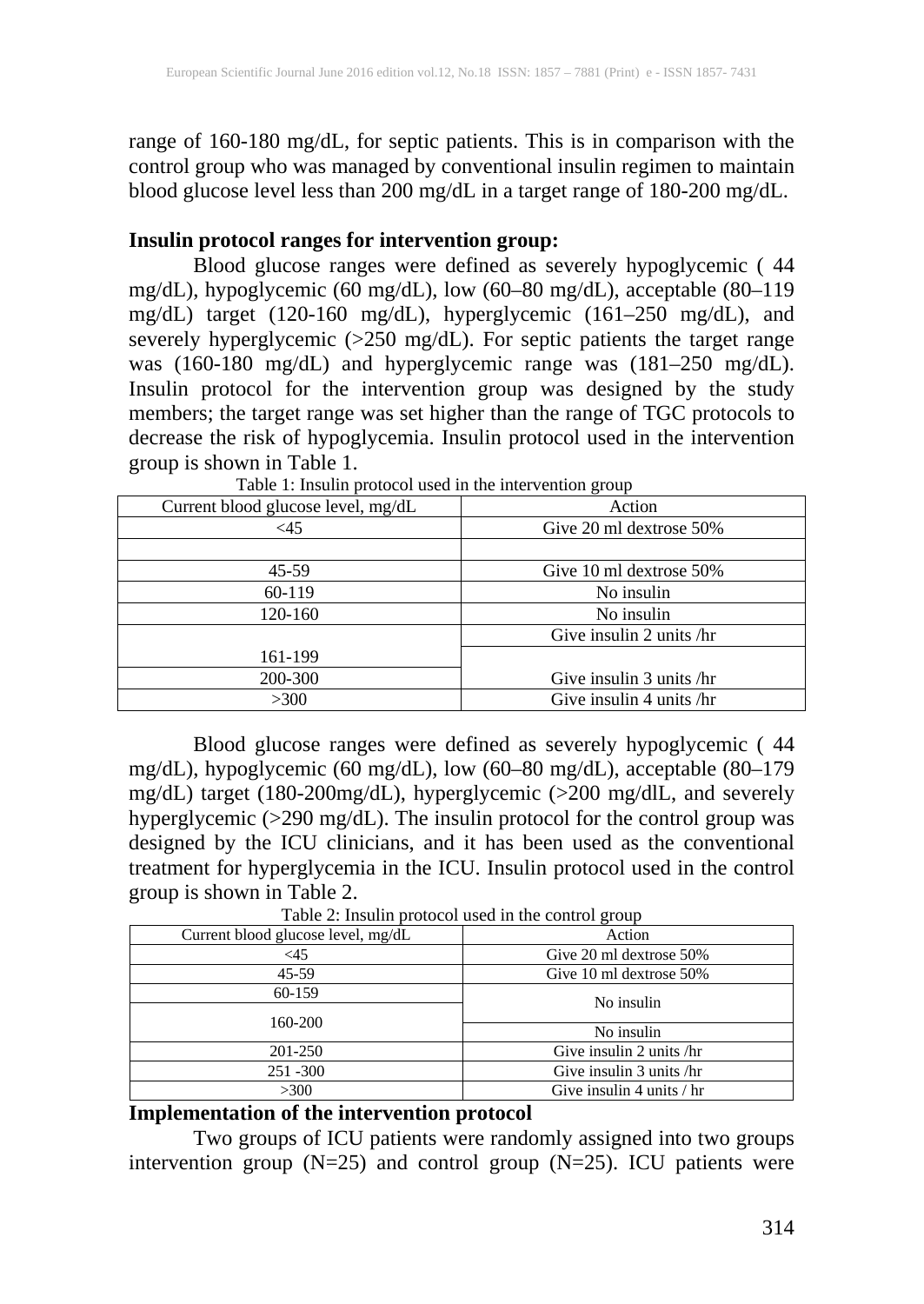from King Hussein Medical Center, the Royal Medical Services. A randomized controlled trial was conducted.

## **Study findings**

As shown in table 3, variables associated with intervention protocol are described. In intervention group, 96% of patients were treated with insulin compared with 72% in control group, this variation in insulin treatment was statistically significant (p=0.021). Patients in intervention group received more insulin (28.32 IU) compared with those in control group (14.62 IU), and the difference of insulin dose was statistically significant (p=0.002). The results also showed that morning blood glucose in intervention group (139 mg/dl) was significantly ( $p=0.001$ ) less than that in control group  $(174 \text{ mg/dl})$ .

Corticosteroid treatment was higher in intervention group compared with control group, but not statistically significant (0.568). Mortality rates were lower in intervention group at day 28, and day 60, but this was not statistically significant ( $p=0.370$ ,  $p=0.555$ ). Renal replacement therapy was 8% in intervention group and this was less than that in intervention group 12%, but this was not statistically significant (p=0.139). Positive blood cultures were 8% in intervention group, and 36% in control group, but this was not statistically significant  $(p=0.068)$ .

| Variable                         | Intervention group | Control group     | p value |
|----------------------------------|--------------------|-------------------|---------|
| Treated with insulin (%)         | 96%                | 72%               | 0.021   |
| Insulin dose, units/day $(M+SD)$ | $28.32 \pm 16.38$  | $14.62 \pm 12.26$ | 0.002   |
| Morning blood glucose $(M+SD)$   | $139 \pm 17.09$    | $174 \pm 16.69$   | 0.001   |
| Corticosteroid treatment         | 48%                | 40%               | 0.568   |
| Death, $(\%)$ at day 60          | 32%                | 40%               | 0.555   |
| Death, $(\%)$ at day 28          | 28%                | 40%               | 0.37    |
| Renal replacement therapy        | 8%                 | 12%               | 0.139   |
| positive blood cultures          | 8%                 | 36%               | 0.068   |

Table 3: Variables associated with intervention protocol in ICU

#### **Discussion**

Hyperglycemia and glucose variability in intensive care unit (ICU) patients made some experts call for routine administration of intensive insulin therapy to normalize glucose levels in hyperglycemic patients on the assumption that treatment aiming at normoglycemia will benefit patients. Others, however, have raised concerns over the optimal glucose level, the accuracy of measurements, the resources required to attain tight glycemic control (TGC), and the impact of TGC across the heterogeneous ICU population.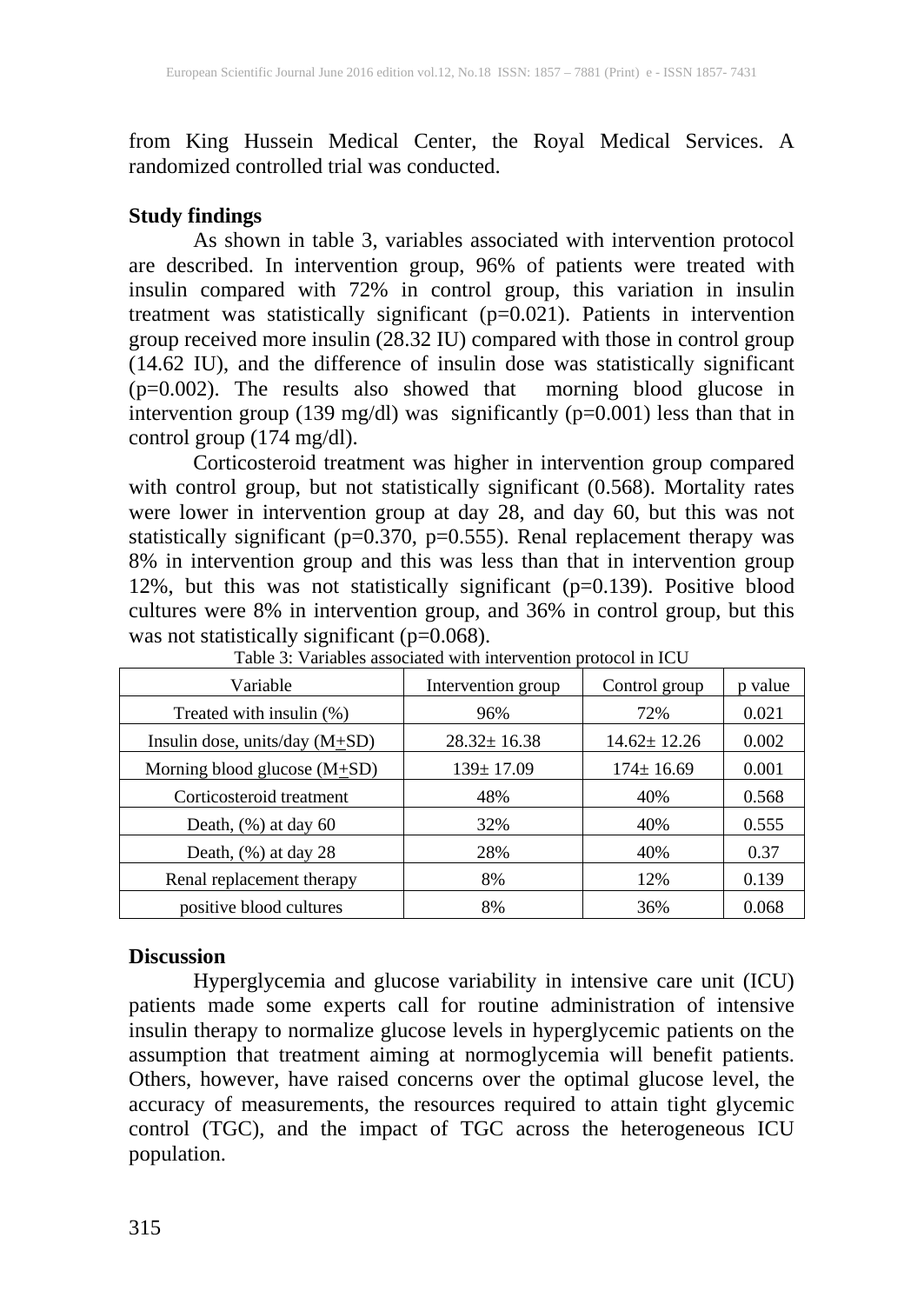## **A reasonable goal insulin protocol**

The apparent contradiction between the adverse effects of hyperglycemia and increased administration of insulin provokes debate over the most appropriate target for glucose control. Controlling hyperglycemia without being too tight will result in the most benefit without increasing the risk for severe hypoglycemia (Bochicchio et al., 2008). A Joint Statement From the American Diabetes Association and American Association of Clinical Endocrinologists (2009) announced that it is important to consider that the severely ill patients in NICE-SUGAR trial -that reported an increase in mortality rate, and episodes of severe hypoglycemia with tight glycemic control- were treated intensively with intravenous insulin to very tight targets (target glucose level was 81–108 mg/dL) compared to a control group whose glucose control was good (average glucose 144 mg/dL). This study should NOT lead to an abandonment of the concept of good glucose management in the hospital setting. In light of the recently published NICE-SUGAR data, a systematic review and a new meta-analysis provide an updated estimate of the effect of such therapy on the risk of hypoglycemia and death. It has suggested that TGC protocols offer limited if any benefits in critically ill adults and revealed that these protocols resulted in a 3- to 5-fold increased risk of hypoglycemia. The meta-analysis examined 29 randomized controlled trials that met the predefined inclusion criteria with strict glycemic goals. Of the 27 trials that examined mortality as an endpoint, 16 favored TGC and 11 favored usual care, but the reductions in relative risk were statistically significant (95% confidence) in only 2 of the 16 favoring TGC and in none of the 11 favoring usual care. The only outcome for which TGC demonstrated a significantly reduced risk was the development of septicemia. This was seen in surgical intensive care patients but not in medical ICU which cannot exclude the possibility that some patients may benefit from intensive insulin therapy (Donald et al., 2009).

In our study a new range of glucose level was set to control hyperglycemia with an insulin infusion pump protocol used in the intervention group. A goal was to maintain blood glucose level within range of 120-160 mg/dL, for ICU patients in general in the intervention group, and the range of 160-180 mg/dL was set for septic patients, to prevent hypoglycemia, which is risky in this particular ICU population. While conventional treatment with an insulin infusion pump was maintained in the control group; that is to maintain blood glucose level less than 200 mg/dL for ICU patients in a target range of 180-200 mg/dL. The above ranges for the intervention group were higher than the TGC protocol since negative outcomes reported in the NICE-SUGAR study increased the need to target safer blood glucose level at the same time controlling hyperglycemia and preventing bad outcomes; a glucose levels in the mid-100s. Our goal was set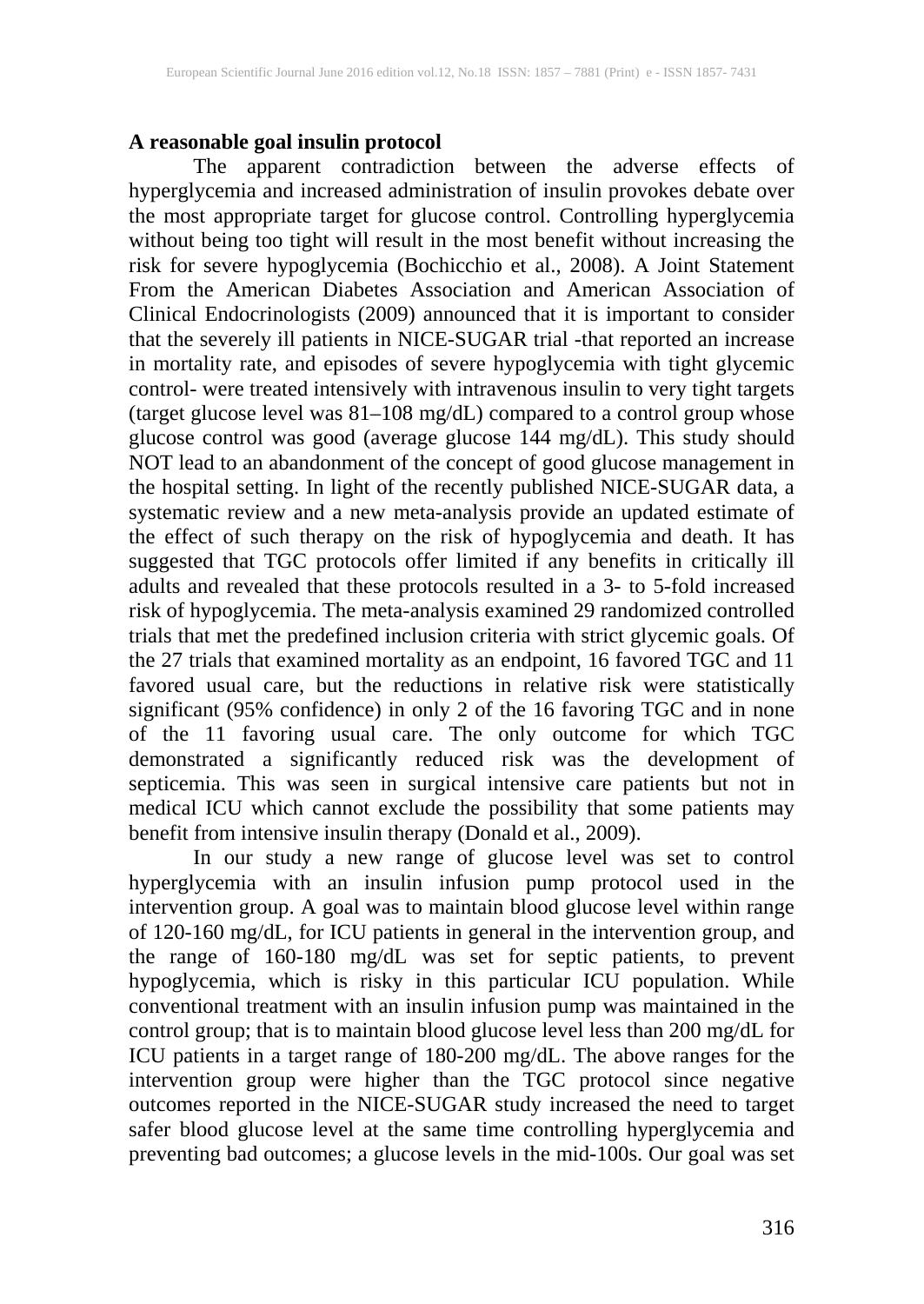before the recommendations by ADA and AACE were declared (Moghissi et al., 2009).

The management of blood glucose levels was standardized. Nearly all patients received their assigned treatment. The mean blood glucose levels differed significantly between the two treatment groups during the study period (143.70±12.78 versus 175.56±14.07 mg/dL, p<0.001). When insulin resistance decreased, lower insulin rates were able to maintain better blood glucose levels. In this randomized controlled trial involving adults in the mixed ICU we found that a new target of blood glucose control that was used in the intervention group, as compared with a conventional glucose control in the control group, did not increase the absolute risk of death at 28 days and at 60 days.

The difference in mortality remained not significant after adjustment for potential confounders at 28 days  $(p=0.370)$ , and at 60 days  $(p=0.555)$ , between two groups in our study. This finding agrees with the result of a meta-analysis stating that the different targets of intensive insulin therapy (glucose level [ 6.1 mmol/L versus [ 8.3 mmol/L) did not influence either mortality (Fahey *et al*., 2009). It was noticed by secondary subgroup analysis for the primary outcome that the percentage of death was significantly higher in medical ICU patients than surgical ICU patients  $(p= 0.015)$ , indicating that surgical patients may benefit more from insulin treatment. As found in previous studies (Berghe *et al*., 2001, He *et al*., 2007) and a meta-analysis (Donald *et al*., 2009).

In our study the rate of positive blood cultures was lower in the intervention group than that in the control group; (8% and 32% respectively) (*p*=0.068), which reflects reduction in the risk of septicemia. This finding was reported previously by other studies (Berghe, *et al*., 2001; Grey, *et al*., 2004; Cromphaut, *et al*., 2007).

#### **Conclusion**

Designing and implementation of intervention protocol in ICU led to positive impacts in reducing mortality rate, morning glucose level, positive blood cultures, and renal replacement therapy among intervention group compared with control group.

#### **References:**

Bochicchio GV, Scalea TM. (2008). Glycemic control in the ICU. Adv Surg; 42:261-75.

Chant C, Wilson G, Friedrich JO. (2005). Validation of an insulin infusion nomogram for intensive glucose control in critically ill patients. Pharmacotherapy; 25(3):352-9.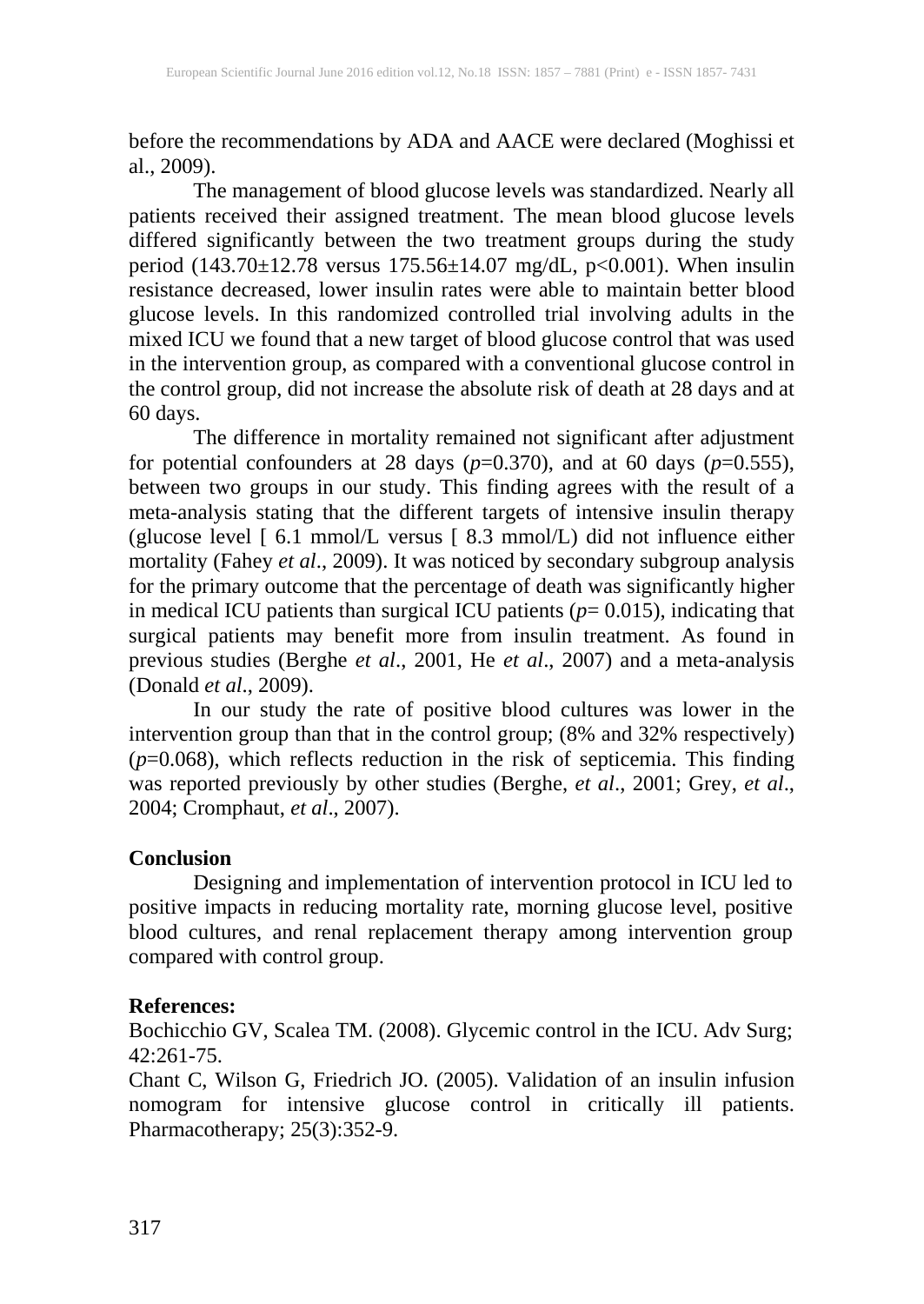Chase JG, Shaw G, Le Compte A, Lonergan T, Willacy M, Wong XW, Lin J, Lotz T, Lee D, Hann C. (2008). Implementation and evaluation of the SPRINT protocol for tight glycaemic control in critically ill patients: a clinical practice change. Crit Care; 12(2):R49.

Chase JG, Shaw GM, Lotz T, LeCompte A, Wong J, Lin J, Lonergan T, Willacy M, Hann CE. (2007). Model-based insulin and nutrition administration for tight glycaemic control in critical care. Curr Drug Deliv; 4(4):283-96.

Daren K. Heyland, MD, Deborah J. Cook, MD MSc, Atul Malhotra, MD, Rupinder Dhaliwal, RD, William R. Henderson, MD, Dean R. Chittock, MD MS(Epi), Simon Finfer, MBBS, and Daniel Talmor, MD MPH. (2009). Intensive insulin therapy and mortality among critically ill patients: a metaanalysis including NICE-SUGAR study data.**CMAJ**; 14; 180(8): 821–827.

Derde S, Vanhorebeek I, Van den Berghe. (2009). Insulin treatment in intensive care patients. Crit Care; 71(1):2-11.

Donald E.G. Griesdale, MD MPH, Russell J. de Souza, RD MSc, Rob M. van Dam, PhD, Endocrinol Metab; 92:3890-3897.

Finney SJ, Zekveld C, Elia A, Evans TW. (2003). Glucose control and mortality in critically ill patients. JAMA; 290(15):2041-7.

Furnary AP, Gao G, Grunkemeier GL, Wu Y, Zerr KJ, Bookin SO, Floten HS, Starr A.

(2003).Continuous insulin infusion reduces mortality in patients with diabetes undergoing coronary artery bypass grafting. J Thorac Cardiovasc Surg; 125(5):1007-21.

Furnary AP, Zerr KJ, Grunkemeier GL, Starr A. (1999). Continuous intravenous insulin infusion reduces the incidence of deep sternal wound infection in diabetic patients after cardiac surgical procedures. Ann Thorac Surg; 67(2):352-60.

Gale SC, Sicoutris C, Reilly PM, Schwab CW, Gracias VH. (2007). Poor glycemic control is associated with increased mortality in critically ill trauma patients. Am Surg; 73(5):454-60.

Grey NJ, Perdrizet GA. (2004). Reduction of nosocomial infections in the surgical intensive care unit by strict glycemic control. Endocr Pract. 10 Suppl 2:46-52.

He W, Zhang TY, Zhou H, et al. (2007). Impact of intensive insulin therapy on surgical critically ill patients [Chinese]. Zhonghua Wai Ke Za Zhi;  $45:1052 - 4$ .

Holzinger U, Warszawska J, Kitzberger R, Herkner H, Metnitz PG, Madl C. (2009). Impact of shock requiring norepinephrine on the accuracy and reliability of subcutaneous continuous glucose monitoring. Intensive Care Med; 35(8):1383-9.